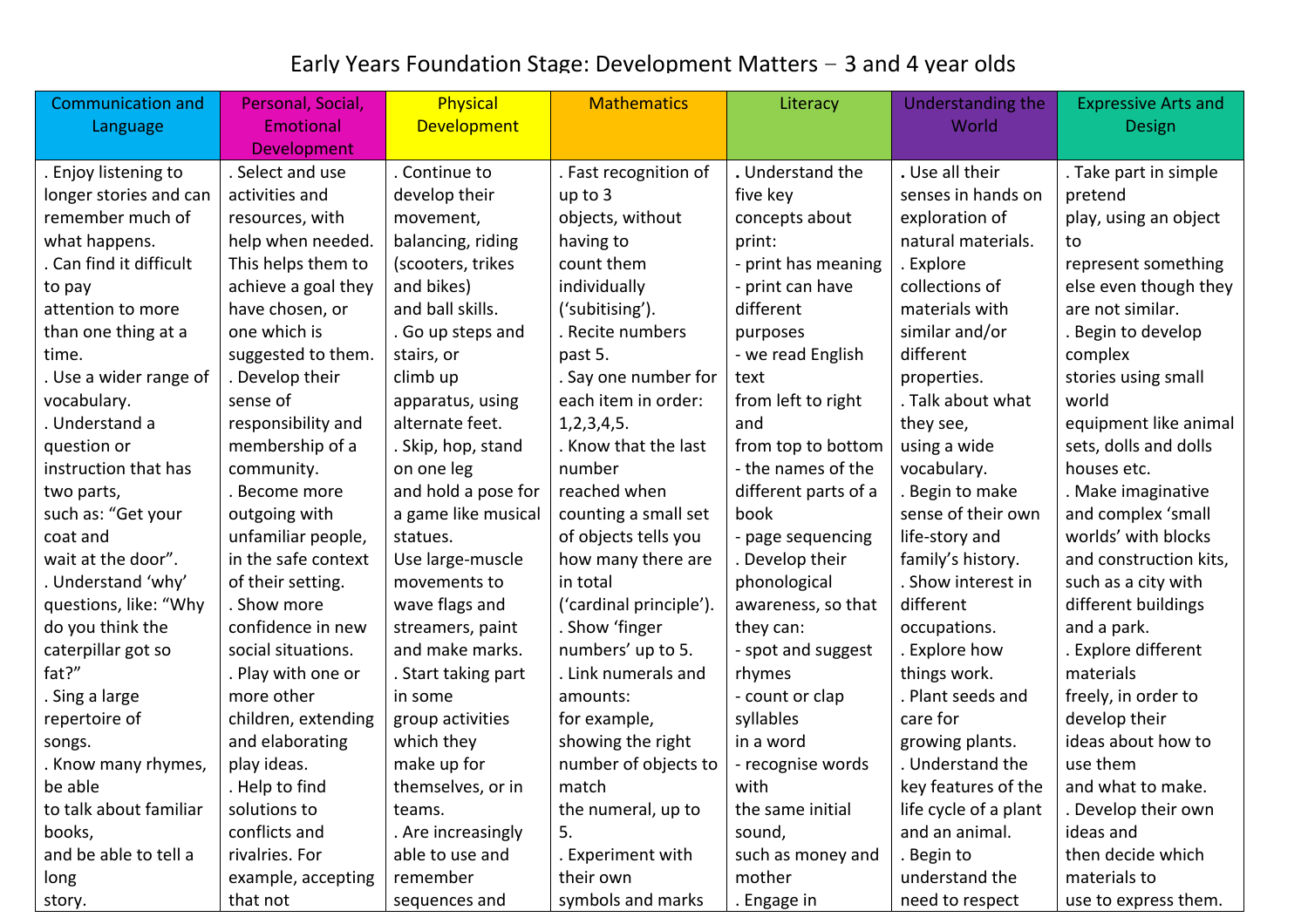| . Develop their        | everyone can be     | patterns of         | as well as            | extended            | and care for the    | . Join different       |
|------------------------|---------------------|---------------------|-----------------------|---------------------|---------------------|------------------------|
| communication,         | Spider-Man in the   | movements which     | numerals.             | conversations       | natural             | materials and          |
| but may continue to    | game, and           | are related to      | . Solve real world    | about stories,      | environment and     | explore different      |
| have                   | suggesting other    | music and rhythm.   | mathematical          | learning new        | all living things.  | textures.              |
| problems with          | ideas.              | . Match their       | problems with         | vocabulary.         | . Explore and talk  | . Create closed shapes |
| irregular tenses       | . Increasingly      | developing          | numbers up to 5.      | Use some of their   | about               | with                   |
| and plurals, such as   | follow rules,       | physical skills to  | . Compare quantities  | print and letter    | different forces    | continuous lines, and  |
| 'runned'               | understanding why   | tasks and           | using                 | knowledge in their  | they can feel.      | begin to               |
| for 'ran', 'swimmed'   | they are            | activities in the   | language: 'more       | early writing. For  | . Talk about the    | use these shapes to    |
| for                    | important.          | setting. For        | than', 'fewer         | example: writing a  | differences         | represent              |
| 'swam'.                | . Do not always     | example, they       | than'.                | pretend shopping    | between materials   | objects.               |
| . May have problems    | need an adult to    | decide whether to   | . Talk about and      | list that starts at | and                 | . Draw with increasing |
| saying:                | remind them of a    | crawl, walk or run  | explore 2D            | the top of the      | changes they        | complexity and detail, |
| - some sounds: r, j,   | rule.               | across a plank,     | and 3D shapes (for    | page; write 'm' for | notice.             | such as                |
| th,                    | . Develop           | depending on its    | example,              | mummy.              | . Continue to       | representing a face    |
| ch, and sh             | appropriate ways    | length              | circles, rectangles,  | . Write some or all | develop positive    | with a                 |
| - multisyllabic words  | of being assertive. | and width.          | triangles             | of their            | attitudes about the | circle and including   |
| such as 'pterodactyl', | . Talk with others  | . Choose the right  | and cuboids) using    | name.               | differences         | details.               |
| 'planetarium' or       | to solve            | resources to carry  | informal              | . Write some        | between people.     | . Use drawing to       |
| 'hippopotamus'.        | conflicts.          | out their own plan. | and mathematical      | letters accurately. | . Know that there   | represent              |
| . Use longer           | Talk about their    | For example,        | language:             |                     | are different       | ideas like movement    |
| sentences of four      | feelings using      | choosing a spade    | 'sides', 'corners';   |                     | countries in the    | or loud                |
| to six words.          | words like 'happy', | to enlarge a small  | 'straight',           |                     | world and talk      | noises.                |
| . Be able to express a | 'sad',              | hole they dug with  | 'flat', 'round'.      |                     | about the           | . Show different       |
| point of               | 'angry' or          | a trowel.           | . Understand          |                     | differences they    | emotions in            |
| view and to debate     | 'worried'.          | . Collaborate with  | position through      |                     | have experienced    | their drawings and     |
| when they              | . Begin to          | others to           | words alone $-$ for   |                     | or seen in photos.  | paintings,             |
| disagree with an       | understand how      | manage large        | example,              |                     |                     | like happiness,        |
| adult or a             | others might be     | items, such as      | "The bag is under     |                     |                     | sadness, fear          |
| friend, using words as | feeling.            | moving a long       | the table," with no   |                     |                     | etc.                   |
| well as                |                     | plank safely,       | pointing.             |                     |                     | . Explore colour and   |
| actions.               |                     | carrying large      | . Describe a familiar |                     |                     | colour mixing.         |
| . Can start a          |                     | hollow blocks.      | route.                |                     |                     | . Show different       |
| conversation with      |                     | . Use one-handed    | Discuss routes and    |                     |                     | emotions in            |
| an adult or a friend   |                     | tools and           | locations,            |                     |                     | their drawings $-$     |
| and                    |                     | equipment, for      | using words like 'in  |                     |                     | happiness,             |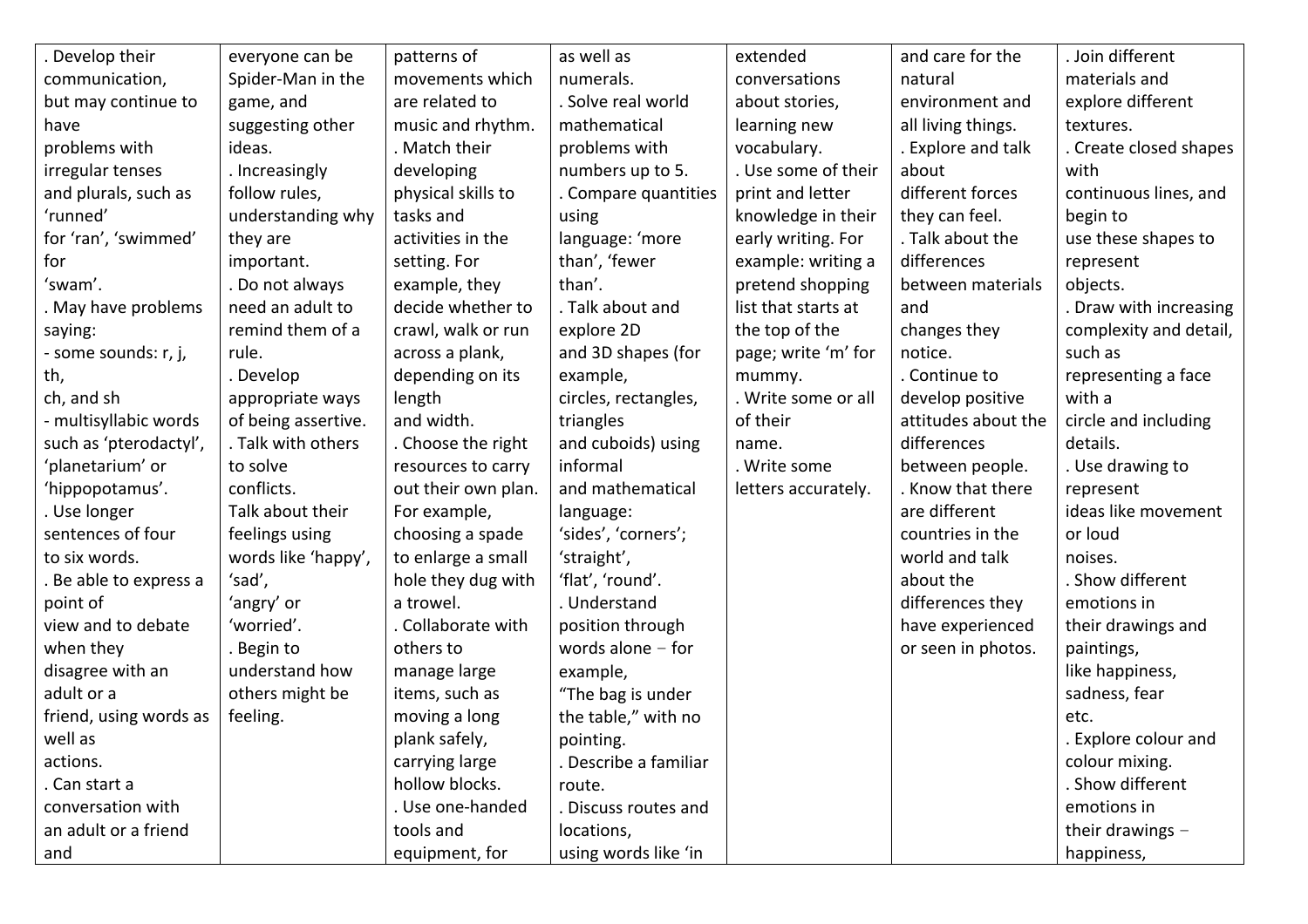| continue it for many   | example,                                       | front of'            |  | sadness, fear etc.      |
|------------------------|------------------------------------------------|----------------------|--|-------------------------|
| turns.                 | making snips in                                | and 'behind'.        |  | . Listen with increased |
| . Use talk to organise | paper with                                     |                      |  | attention               |
| themselves and their   | scissors.                                      | . Make comparisons   |  | to sounds.              |
| play:                  | . Use a comfortable                            | between              |  | . Respond to what       |
| "Let's go on a bus     | grip with good                                 | objects relating to  |  | they have               |
| you sit                | control when                                   | size, length,        |  | heard, expressing       |
| there I'll be the      | holding pens and                               | weight and capacity. |  | their thoughts and      |
| driver."               | pencils.                                       |                      |  | feelings.               |
|                        | . Start to eat                                 | . Select shapes      |  | . Remember and sing     |
|                        | independently and                              | appropriately:       |  | entire                  |
|                        | learning how to                                | flat surfaces for    |  | songs.                  |
|                        | use a knife and                                | building, a          |  | . Sing the pitch of a   |
|                        | fork.                                          | triangular prism for |  | tone sung               |
|                        | . Show a                                       | a roof etc.          |  | by another person       |
|                        | preference for a                               | Combine shapes to    |  | ('pitch match').        |
|                        | dominant hand.                                 | make new             |  | . Sing the melodic      |
|                        | . Be increasingly                              | ones - an arch, a    |  | shape                   |
|                        | independent as                                 | bigger               |  | (moving melody, such    |
|                        | they get dressed                               | triangle etc.        |  | as up and down,         |
|                        | and undressed, for                             | . Talk about and     |  | down and up) of         |
|                        | example, putting                               | identifies the       |  | familiar songs.         |
|                        | coats on and doing                             | patterns around      |  | . Create their own      |
|                        | up zips.                                       | them. For            |  | songs, or               |
|                        | Be increasingly                                | example: stripes on  |  | improvise a song        |
|                        | independent in                                 | clothes,             |  | around one              |
|                        | meeting their own                              | designs on rugs and  |  | they know.              |
|                        | care needs, e.g.                               | wallpaper. Use       |  | . Play instruments      |
|                        | brushing teeth,                                | informal             |  | with                    |
|                        | using the toilet,                              | language like        |  | increasing control to   |
|                        | washing and drying $\vert$ 'pointy', 'spotty', |                      |  | express                 |
|                        | their hands                                    | 'blobs' etc.         |  | their feelings and      |
|                        | thoroughly.                                    | Extend and create    |  | ideas.                  |
|                        | Make healthy                                   | ABAB                 |  |                         |
|                        | choices about                                  | patterns - stick,    |  |                         |
|                        | food, drink, activity                          | leaf, stick,         |  |                         |